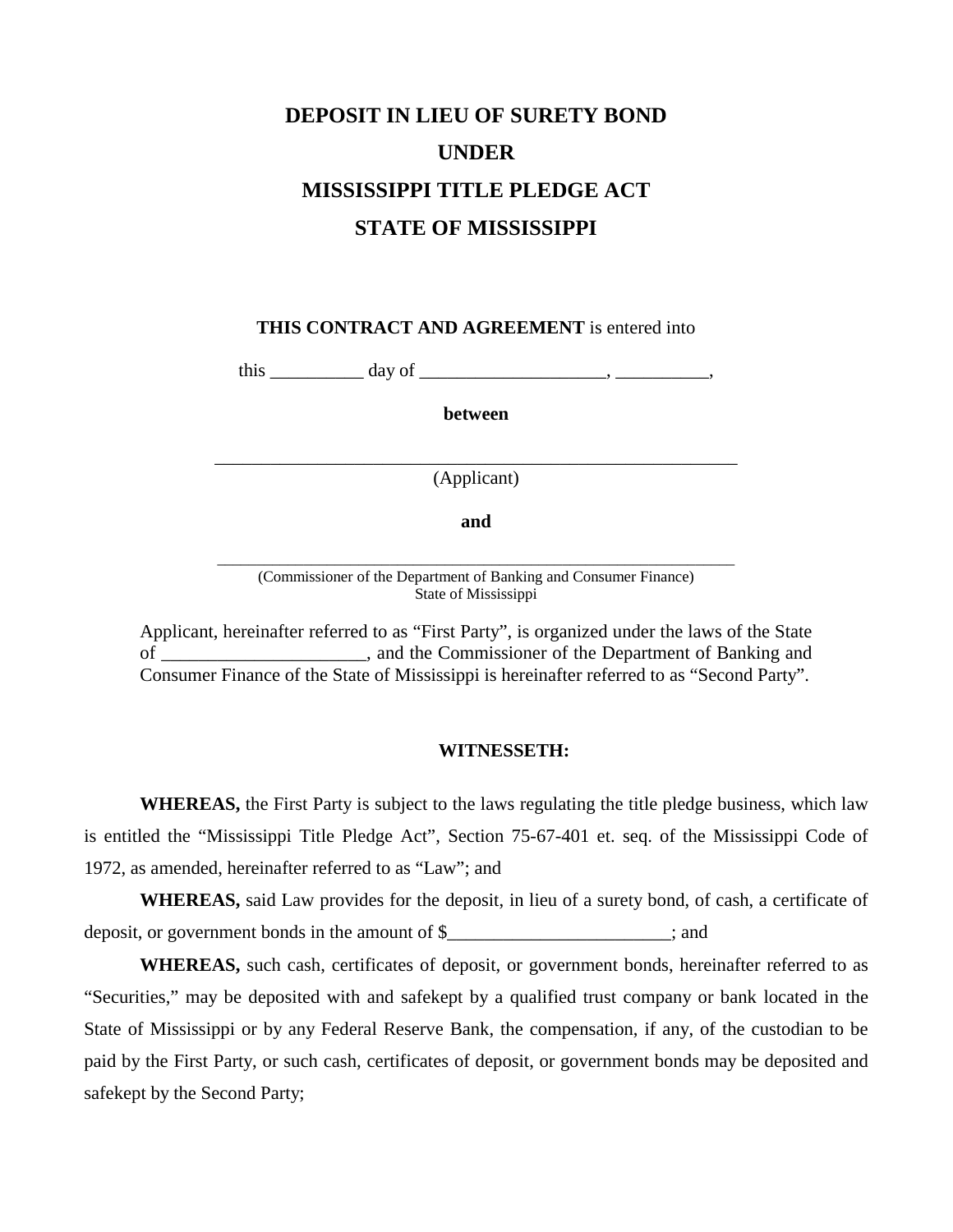|                                                                            |                                                 | the following Securities:                                               |
|----------------------------------------------------------------------------|-------------------------------------------------|-------------------------------------------------------------------------|
|                                                                            | (Name of Financial Institution or Second Party) |                                                                         |
|                                                                            | $Cash - $$ ;                                    |                                                                         |
| <b>OR</b>                                                                  |                                                 |                                                                         |
| Safekeeping Receipt Number ____________________ for Certificate of Deposit |                                                 |                                                                         |
|                                                                            |                                                 |                                                                         |
|                                                                            |                                                 | for _____________ months, maturing ________________________, and issued |
|                                                                            |                                                 | by $\overline{\phantom{a}}$                                             |
|                                                                            | (Financial Institution)                         |                                                                         |
| <b>OR</b>                                                                  |                                                 |                                                                         |
|                                                                            |                                                 |                                                                         |
|                                                                            | (Description)                                   |                                                                         |
| bonds having a total face value of \$                                      |                                                 |                                                                         |

**NOW, THEREFORE,** in consideration of the premises, the First Party deposits with

It is further agreed between the parties hereto that:

- 1. Subject to the provisions herein contained, these Securities are deposited for the use and benefit of any person or persons who may have a cause of action against the First Party, the licensee, for failure to comply with any provisions of Section 75-67-401 et. seq. of the Mississippi Code of 1972, as amended.
- 2. The Securities deposited may be exchanged from time to time for other Securities that qualify under the provisions of the Mississippi Title Pledge Act provided that the aggregate amount of all Securities deposited herewith, based upon market value, is at least \$\_\_\_\_\_\_\_\_\_\_\_\_\_\_\_\_\_\_\_\_\_\_, such change to be approved by the Second Party.
- 3. All interest or dividends on all Securities deposited shall be payable to or in accordance with the instructions of the First Party, whether such Securities are in possession of the Second Party or in possession of a qualified trust company or bank located in the State of Mississippi or in the possession of any Federal Reserve Bank. However, if a court of competent jurisdiction should enter an order which prohibits receipt by said First Party of such interest or dividends, then the Second Party may then retain said interest or dividends, or, in the event the Securities are in the possession of a qualified trust company or bank located in the State of Mississippi or any Federal Reserve Bank then said institution may pay and deliver said interest or dividends to the Second Party upon receipt of written instructions to do so from the Second Party accompanied by a certified copy of an order of a court of competent jurisdiction prohibiting receipt by said First Party of such interest or dividends.
- 4. All the Securities deposited under the terms of this agreement shall be subject to the control of the Second Party, whether in possession of the Second Party or whether in possession of a qualified trust company or bank located in the State of Mississippi or in the possession of any Federal Reserve Bank. If it deems it necessary, the Second Party shall have the right from time to time to sell or otherwise dispose of any Securities in its possession and to convert the same into cash. If the Securities are in the possession of a